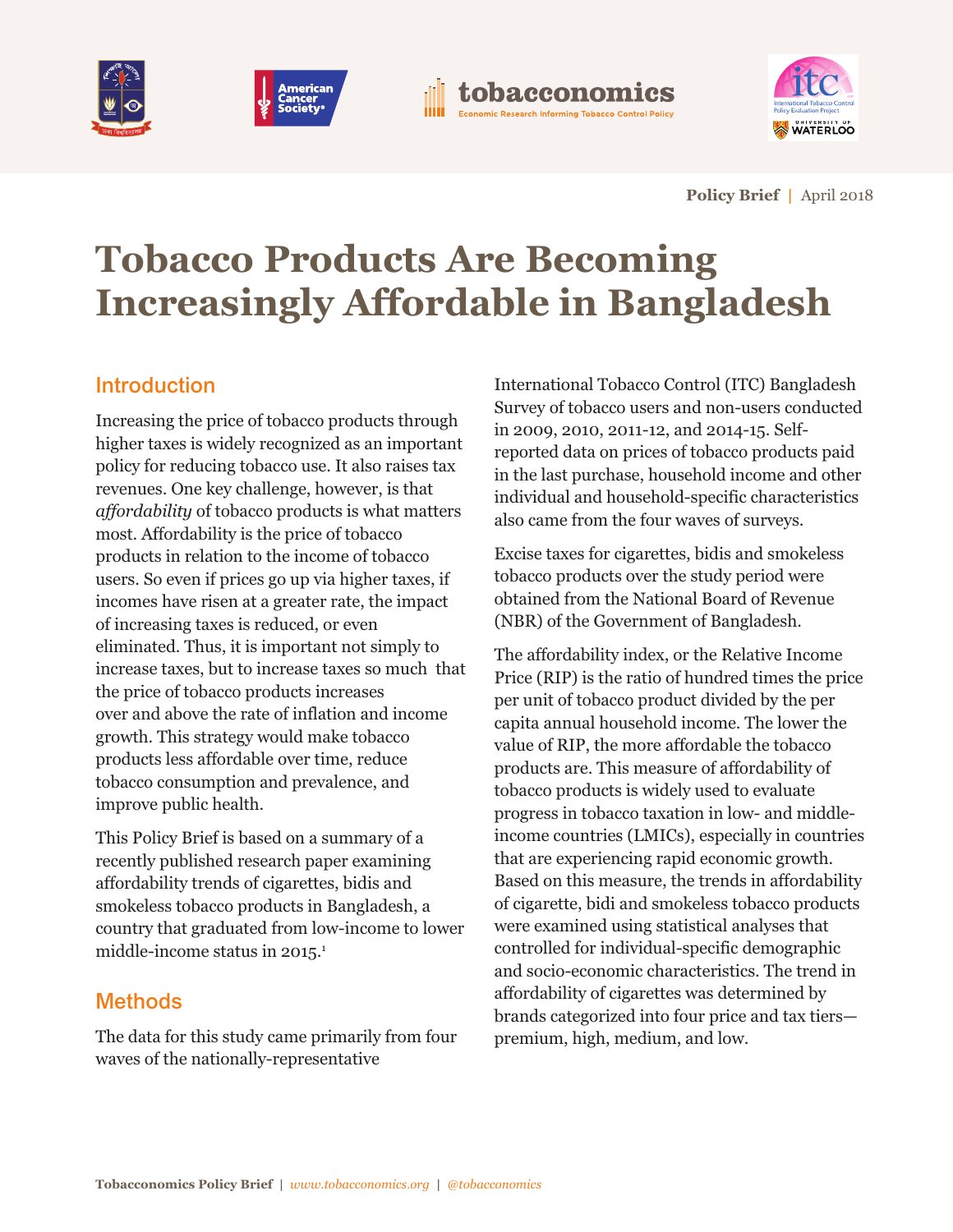## **Results**

#### *Changes in the average prices of tobacco products:*

The average cigarette price generally increased in real terms for the four brand tiers between 2009 and 2014-15 (Figure 1). On average, inflationadjusted cigarette prices for all brands increased at an annual rate of 6.9% . This increase in the

real price of cigarettes reflects price increases every year above the annual inflation rate along with minor increases in the tax rates by the NBR. The average price of bidis decreased at an annual rate of 7.3% between 2009 and 2014-15. The average price of smokeless tobacco products almost doubled between 2011-12 and 2014-15, attributable in part to the tripling of the tax rate during this period.

#### **Figure 1**

**Average price per 20gms of smokeless tobacco, per pack of bidis and cigarettes (by brand types) in Bangladesh, 2009, 2010, 2011-12, and 2014-15 (in 2014 BDT).**

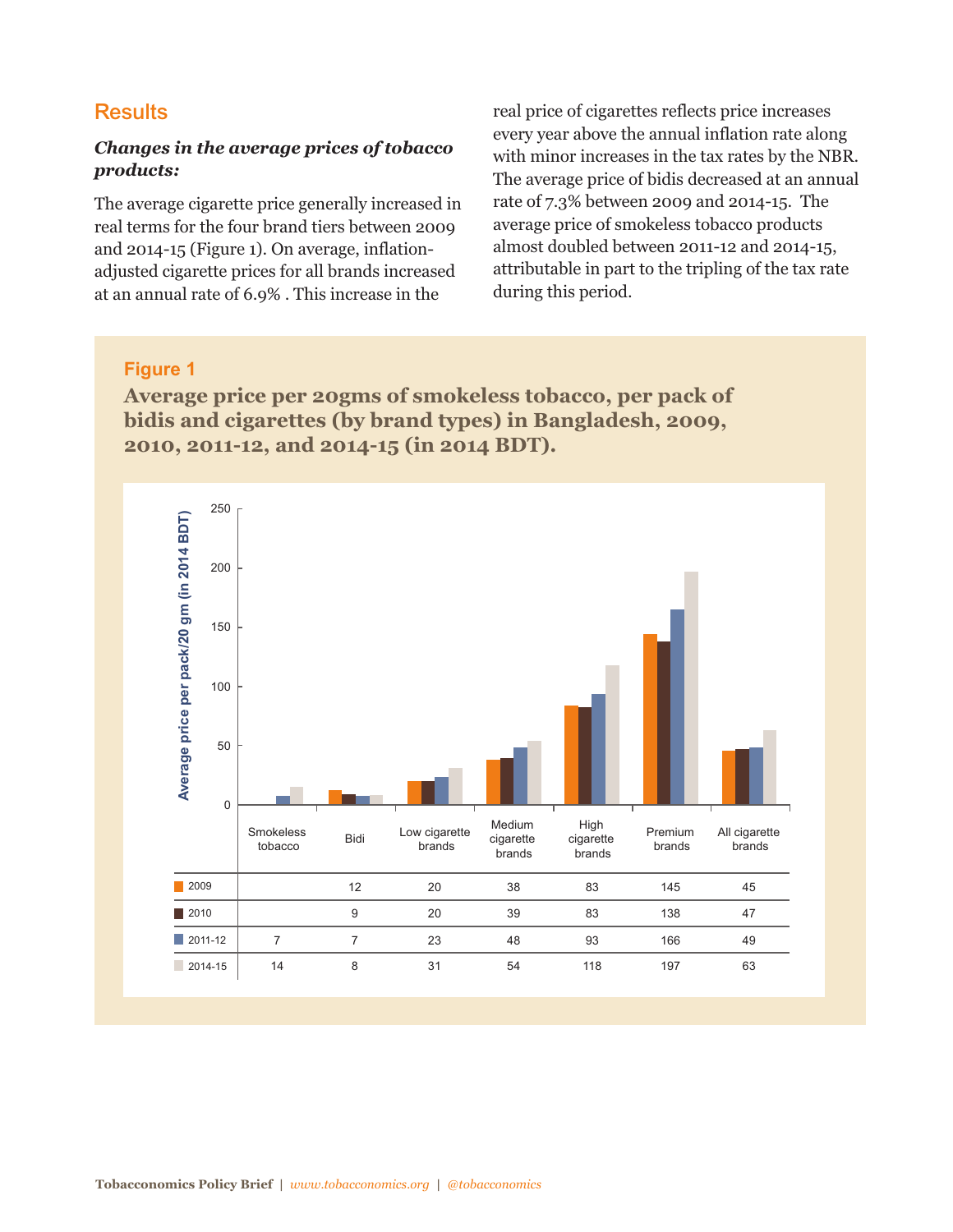#### *Affordability of tobacco products:*

The comparison of RIP, based on the estimates from the statistical analyses, suggests the following trends in the affordability of tobacco products in Bangladesh from 2009 to 2015:

- 1. The affordability of cigarettes increased overall and across all types of brands. The increase in affordability was more pronounced for more expensive brands.
- 2. The affordability of bidis increased.
- 3. There was no change in the affordability of smokeless tobacco.

This study also showed that:

- Cheaper tobacco products are more affordable.
- Higher tax reduces affordability.
- Affordability increases with age, but it is not significantly different between men and women.
- Compared to smokers with no education, affordability is not significantly different for those with 1-8 years of education, but it is higher for those with 9 or more years of education.
- Tobacco users from higher socio-economic populations generally enjoy greater affordability of tobacco products.
- There is no significant difference in affordability between rural and urban residents.

The increase in the real price of cigarettes and the decrease in the real price of bidis should have led to a decrease in cigarette smoking and an increase in bidi smoking. To the contrary, prevalence data show that the rate of exclusive cigarette smoking increased from 7.2% to 10.6% between 2009 and 2012, resulting in 4.1 million additional cigarette smokers, while the number of bidi smokers went down. There is clearly a shift among smokers from bidi to cigarette use, which was most likely helped by a greater

increase in the affordability of cigarettes compared to bidis—RIP decreased by 7-9 percentage points for all cigarettes and by 2-3 percentage points for bidi according to three different methods of estimation in the statistical analyses.

## **Policy Implications**

The current price and tax policy in Bangladesh falls short of the objective of effective tobacco control through taxation, as is evident from the increasing affordability of tobacco products in the country.

The tax increases that were implemented during 2009-2015 were not enough to increase tobacco product prices sufficiently to outweigh the effect of income growth and reduce tobacco consumption. The negative effects of greater affordability of tobacco products are greater among lower-income people, who are not only more sensitive to price, but also more likely to smoke. And the combination of these two factors leads to widening health disparities.

The growing consumption of cigarettes implies that tobacco control policies need to be strengthened in Bangladesh. Specifically, significant increases in tax and price of cigarettes are needed to outpace the growth of income to reverse the upward trend in cigarette smoking.

Further, the current excise tax system for cigarettes in Bangladesh is a tiered *ad valorem* system, which magnifies the problem because it allows for the cheapest brands to stay relatively lower in price. The resulting price gap creates incentives for smokers to switch down to cheaper cigarettes when taxes increase the price. This also contributes to increases in affordability. Therefore, the tax structure in Bangladesh should be changed (indeed, simplified) from a complex tiered *ad valorem* system to a uniform excise system. Such a change would reduce the incentive of switching to cheaper cigarettes and encourage smokers to quit altogether. The *ad valorem* system should also be replaced with a